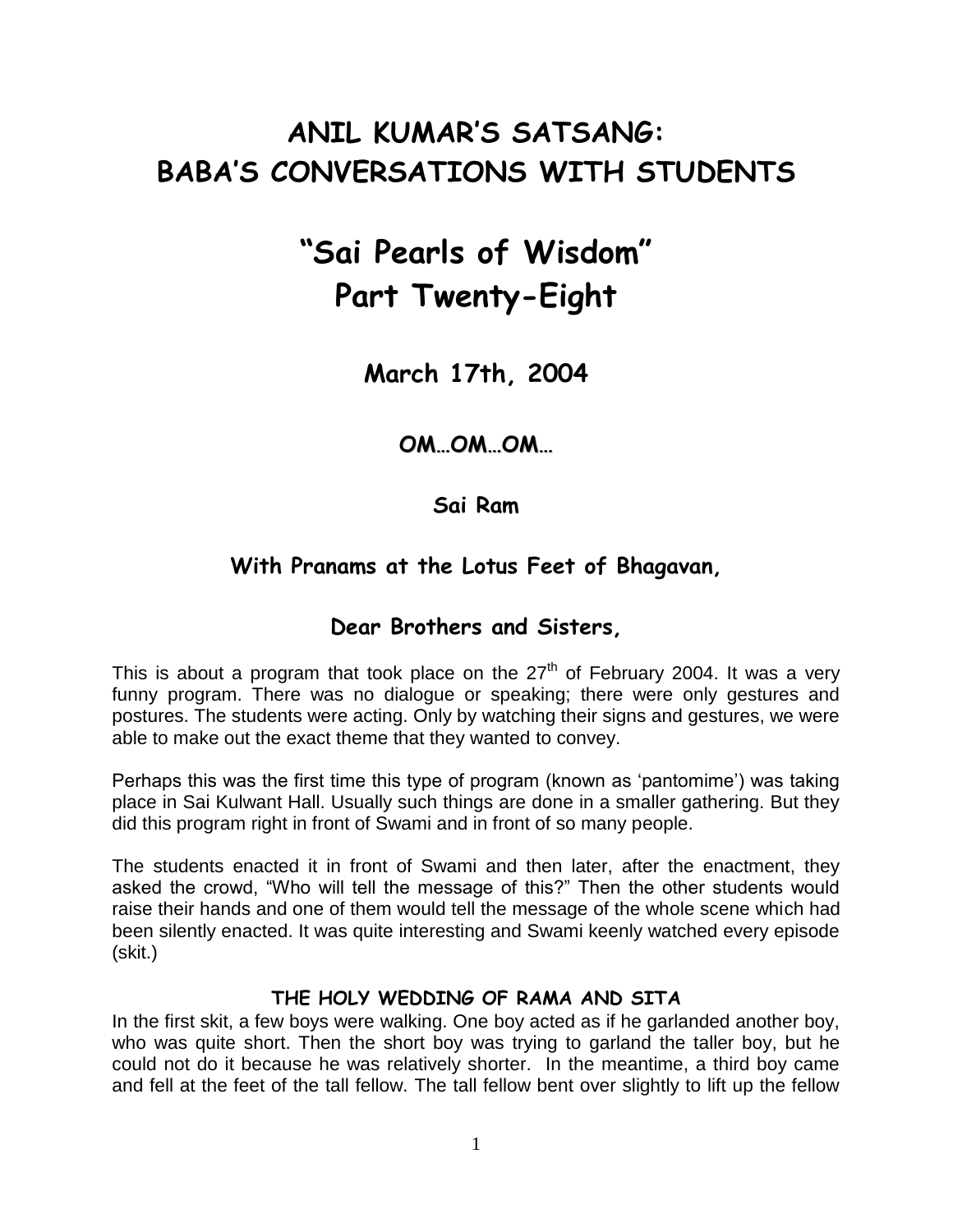who had fallen at his feet. Watching this, the short boy immediately garlanded the tall boy.

Then the question was asked, "Who will tell the message of this?"

Naturally a few raised their hands and one boy was asked to give the answer. The boy said, "This is an episode from the *Ramayana* - the holy wedding of Rama and Sita. Rama, as we know, was quite tall, while Sita was relatively short. In weddings, the bridegroom garlands the bride, and the bride garlands the bridegroom. That is the custom.

"Rama, being quite tall, could easily garland Sita, who was short. But Sita could not garland Rama as He was very tall. And she could not tell Him, "Come on, bend down so I can garland You!" Rama would not bend His head before anybody. So it was a very embarrassing situation."

"Watching this, Lakshmana came from a distance and fell at the Feet of his brother, Rama, to take *padanamaskar*. Immediately Rama bent down, caught hold of Lakshmana's shoulders in order to lift him. Sita grabbed the opportunity and immediately garlanded Rama while He was bent over, lifting his brother. Rama would not bend otherwise. Rama bent only to lift Lakshmana. So this was quite a convenient event! Therefore, this is an episode showing that Sita is very intelligent. This incident relates to the holy wedding of Rama and Sita."

Everybody clapped and enjoyed that.

#### **THE KINDNESS OF GOD**

In the second episode, one boy sat, acting as if he was doing some penance. A few boys (five of them) started walking close by. The boy who sat there immediately opened his eyes in a bit of anger. In the meantime, another boy came slowly and fell at the feet of all the five fellows. Then the boy who sat doing some penance, the one who had been angry, got up and he, too, did *padanamaskar* to all the five boys.

The question was asked, "Yes, who will tell the message of this?"

Some boys raised their hands. One boy was asked to give the answer.

The boy said, "This is a story from the *Mahabharata*. The *pancha* (five) Pandavas were in the forest trying to lift a fruit (this was the legendary *Amrutaphala* – the fruit of Immortality). There was a saint sitting there in deep penance. The name of the saint was Roma Rishi. "Roma" means hair. His hair was so long that it spread a few kilometres, like a black carpet."

"The five Pandavas did not notice the hair, but they saw the very big fruit, which they wanted to pick up and eat. The saint had been doing penance for that fruit because, whosoever ate that fruit would never feel thirsty or hungry. Therefore, that *rishi* saint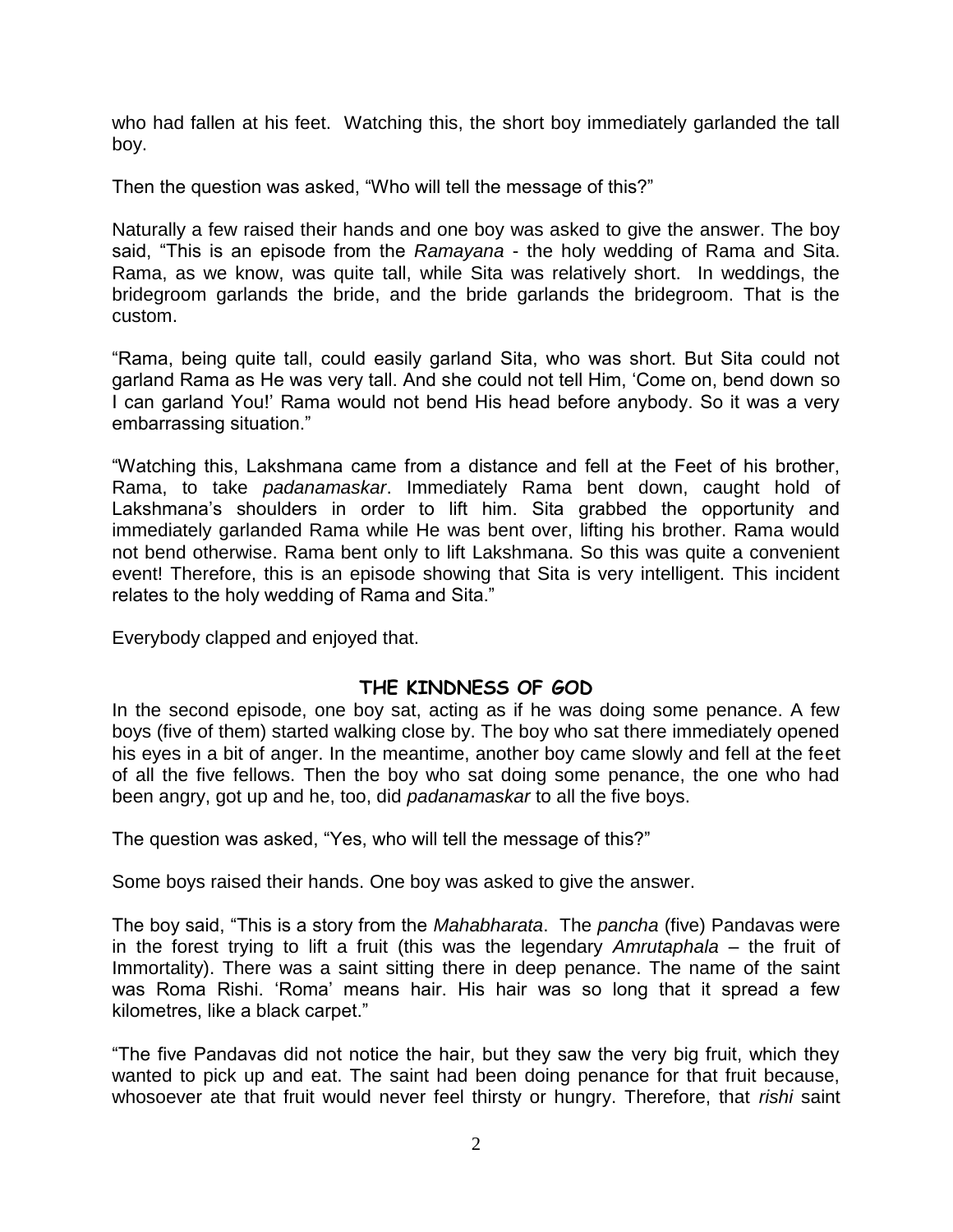was doing penance for the procurement of this very fruit. The five Pandavas came there, trying easily to grab that fruit. The *rishi* became disturbed, opened his eyes and was very angry, ready to curse all the Pandavas."

"In the meantime, Krishna came to the rescue of the five Pandavas. He came to the sage and spoke a few words, a few courtesies and kind enquiries. Then Krishna fell at the feet of all the five Pandavas. Then the *rishi* thought that the five Pandavas must be very great people. So he, too, fell at their feet. Thus his anger was pacified. This is an episode which shows that the kindness of God towards His devotees is such that He would not even mind falling at the feet of the devotees."

Everybody clapped; this was the end of the second episode.

#### **WHERE ARE THE FIVE PANDAVAS?**

In the third episode, a boy sat on a wooden plank and acted like he was a sage doing some penance. There was another boy watching him mischievously from a distance. In the meantime, a few fellows came and they asked the sage for some information. The sage was very angry.

"Who will tell the message of this enactment?"

One boy started narrating: "The Pandavas were in great difficulty at one time. Krishna wanted to save them. He approached the sage, Durvasa, who was known for his anger and fury."

"Krishna told Durvasa, "Oh sage, protect these five fellows today. I want you to help them.'"

"Durvasa said, "Krishna, I will protect them, but on one condition: I will not utter a lie. I will speak only the truth. On that condition, I will give them protection.' "

"Krishna said, "It"s alright. I never want you to speak lies. Give protection to these five boys."

"So, the sage dug a big pit, telling the five fellows, the Pandavas, to sit in the pit to hide themselves. Then he put a wooden plank over the pit and sat there on the plank doing his penance."

"In the meantime, the Kauravas, the enemies, were in search of the five Pandavas. They passed by this place and asked the sage, "Oh Sage Durvasa, where are the five Pandavas?' "

"Durvasa was very angry. "They are here!" he shouted. "They are here!" Then the Kauravas, who were very much afraid of the saint, thinking, "Oh, he will curse us!" ran away from there."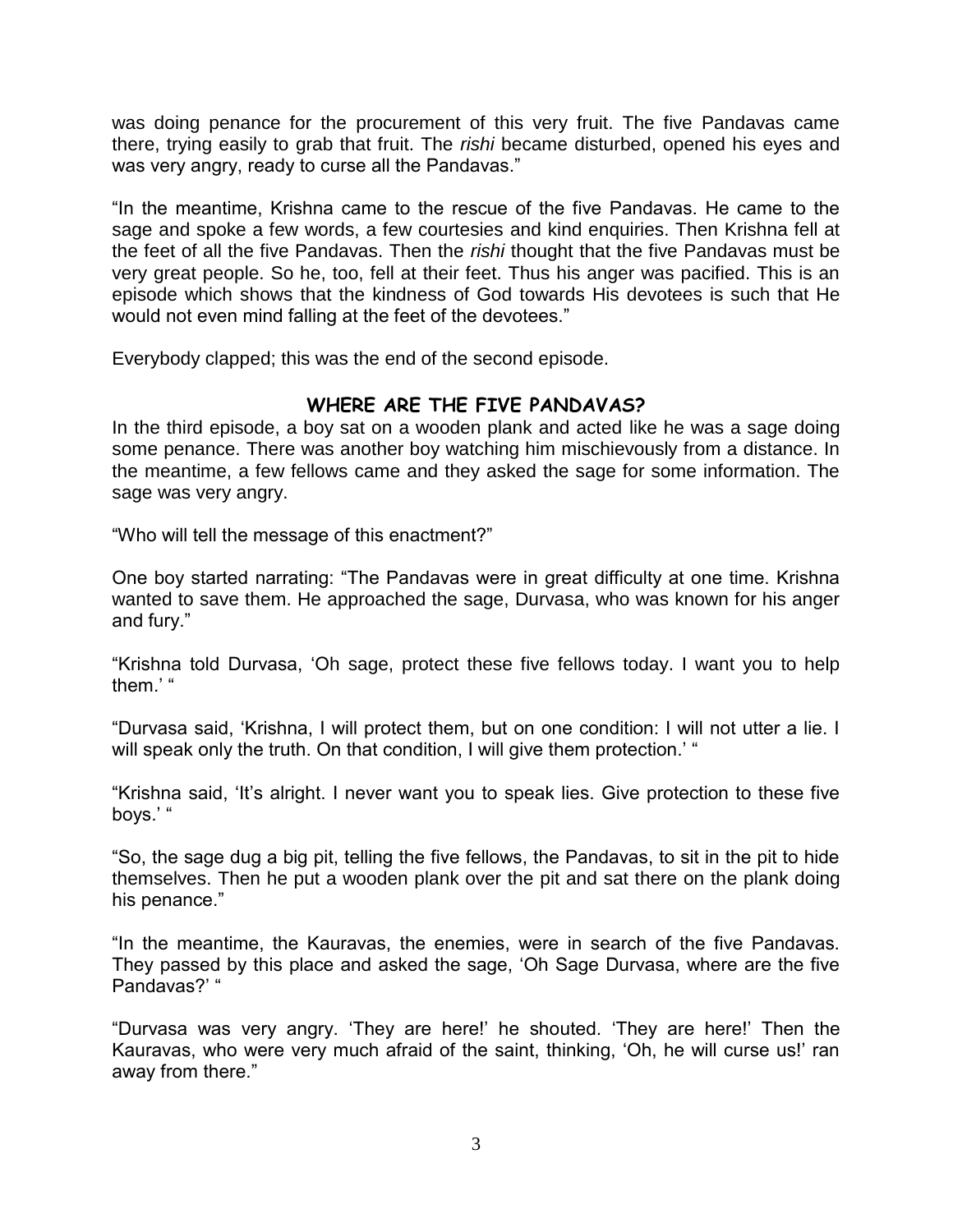"Durvasa did not utter a lie. The Pandavas *were* there; but because Durvasa changed his tone of voice, the Kauravas thought he was going to curse them and so they ran away. Therefore, without having to tell a lie, Durvasa was able to tactfully save the lives of five Pandavas."

That was the third episode that was enacted by the students that evening.

#### **LAKSHMANA'S EXEMPLARY CHARACTER**

In the next episode, a few boys walked in first; then a few more boys walked over to them. In this second group, one fellow brought a bundle wrapped up with a cloth and opened it. One boy in the first group took the bundle from him and handed it over to yet another boy. This boy saw all the things in the bundle and started pretending to speak to the boy who had handed it to him. *(This was all with gestures and actions only.)*

Question: "What is this all about?"

One boy said, "I will give you the answer. This is an episode from the *Ramayana*. After Sita was abducted, Rama and Lakshmana were in search of her. At that moment, one fellow, Sugriva, came to Rama with a bundle of jewels and asked, "Do they belong to your wife, Sita?""

"Rama never knew the jewels of Sita unlike the modern man, who knows about his wife's property. This is one of Swami's jokes! Unlike the modern fellow, He was not bothered about his wife's property! So Rama gave the bundle of ornaments to his brother Lakshmana saying, "Brother, you find out whether they belong to Sita." "

"Lakshmana said, "Brother, I do not know the earrings of Sita because I never looked at them. I do not know the chain of Sita, as I never looked at it. I do not know the gold waistband of Sita because I never looked at it. But I know the anklets of Sita. Why? It is because every morning, I took her *padanamaskar*. So I can identify the anklets. Therefore, these ornaments must belong to Sita." "

This was the episode enacted. This episode speaks of the character of Lakshmana. Though he lived in the company of Sita for a long time, taking care of his brother Rama and his sister-in-law Sita, he never cared to know about her jewels and all that. He faithfully served them. It speaks of his excellence and of his exemplary character.

This was the episode enacted. Everyone clapped on hearing this, including Swami!

#### **FOLLOW YOUR CONSCIENCE**

This is another episode. One boy came to the front and started gesturing in different ways with his fingers, acting like a monkey. "What does it mean?"

Then came the answer: "The small movements with the little fingers means that the body is like a water bubble. Then, while pointing the finger to the head and acting like a monkey, he was showing that the mind is a mad monkey. And directing the body "no"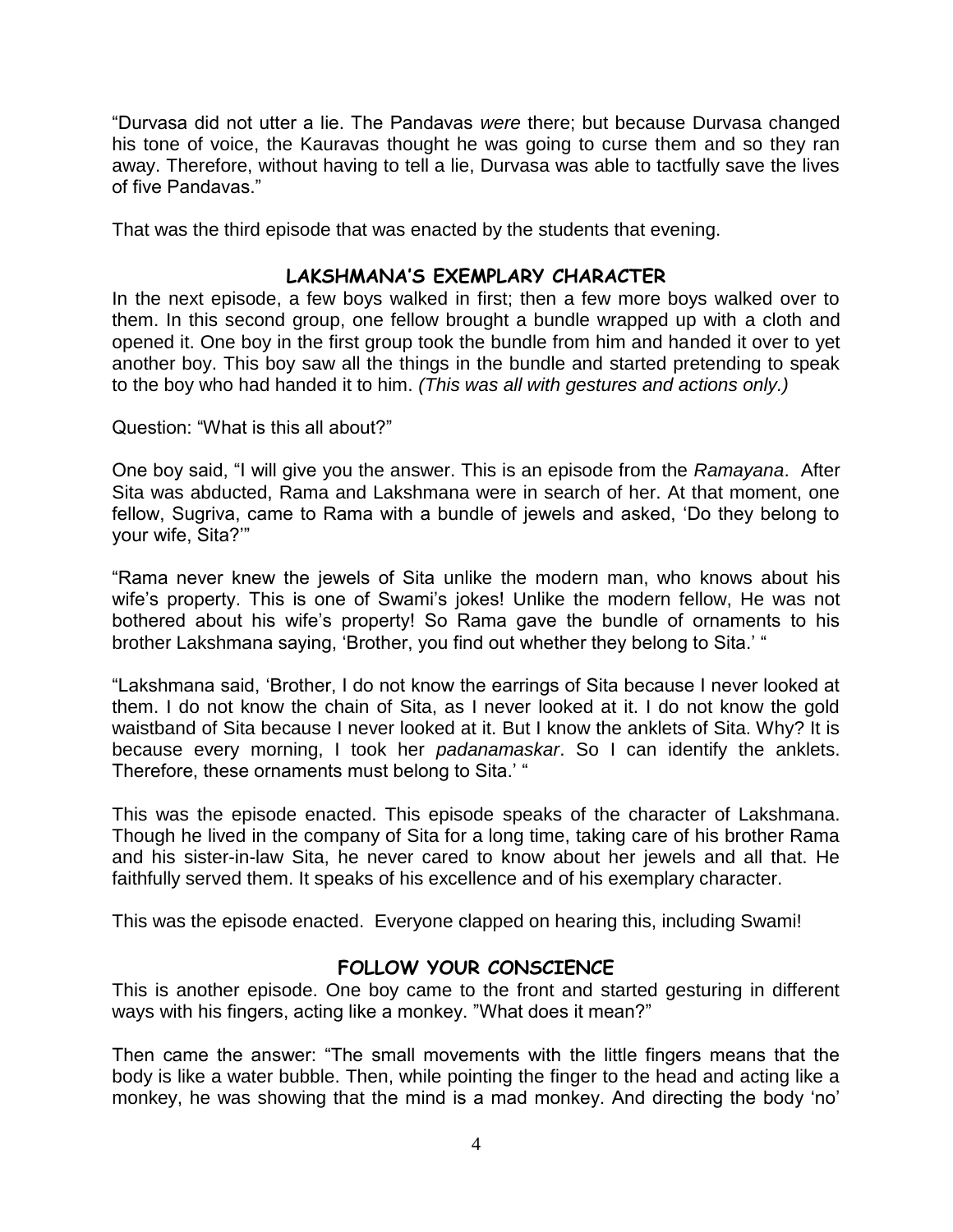means, "don"t follow the body." Pointing towards the head saying "no" means, "don"t follow the mind.' Pointing to himself means, 'follow the conscience.' So, the body is a water bubble; don't follow the body. The mind is a mad monkey; don't follow the mind. Follow the conscience."

That message was conveyed by the gestures of the body. Everybody liked it.

#### **ALL FOUR CASTES ARE EQUAL**

In the next episode, one boy stood there and circled his index finger around his head. And then he pointed to his hands/shoulders. He also pointed to his stomach and to his feet. Once again, he pointed to his head, shoulders, stomach and feet.

"What is all this about?"

One boy got up and said, "This is a message of *Vedamantra*. There are four castes of Hindus: *Brahmin*, *Kshatriya, Vaishya* and *Sudra*. The *Brahmin* represents the head. The *Kshatriya* represents the shoulders. The *Vaishya* represents the stomach. The *Sudra* represents the feet."

"So, this is the cosmic personality of God, in which all four castes are equal. No one is superior to anybody. So the *Brahmin*, representing the head, has the task of disseminating knowledge. The *Kshatriya*, representing the shoulders, provides the protection force and army. The *Vaishya*, representing the stomach, deals with business and commerce. The *Sudra*, representing the feet, engages in agriculture."

"So, there is a classification based on the vocation, profession, temperament, and attitude – they were not to be divided under rule. But unfortunately the classification system took a political turn, and thus the society was divided into castes that have been fighting with each other. But originally, the Vedas said this is purely attitude, profession, and temperament-oriented, and has nothing to do with birth. This is what the *Bhagavad Gita* has said."

This is what was said by one of the boys and his answer was liked very much.

#### **TURN TO GOD**

In the next episode, a boy came and joined his thumb and forefinger to make a circle. With another hand, he acted as if he was opening and turning the key like that. That was the action. What is the significance?

One student got up and said, "This finger and thumb in a circle is nothing but a lock. The other hand with which he was "opening the lock" is the key. So the lock is the body and the key is the mind. If you turn it (the key) to one side, the world-side, it is locked in bondage. If you turn it to the other side, the God-side, it is liberated. Same lock, same key. There is a difference only in the turning: if you turn to the world-side, you get bondage; if you turn to the God-side, you get liberation!"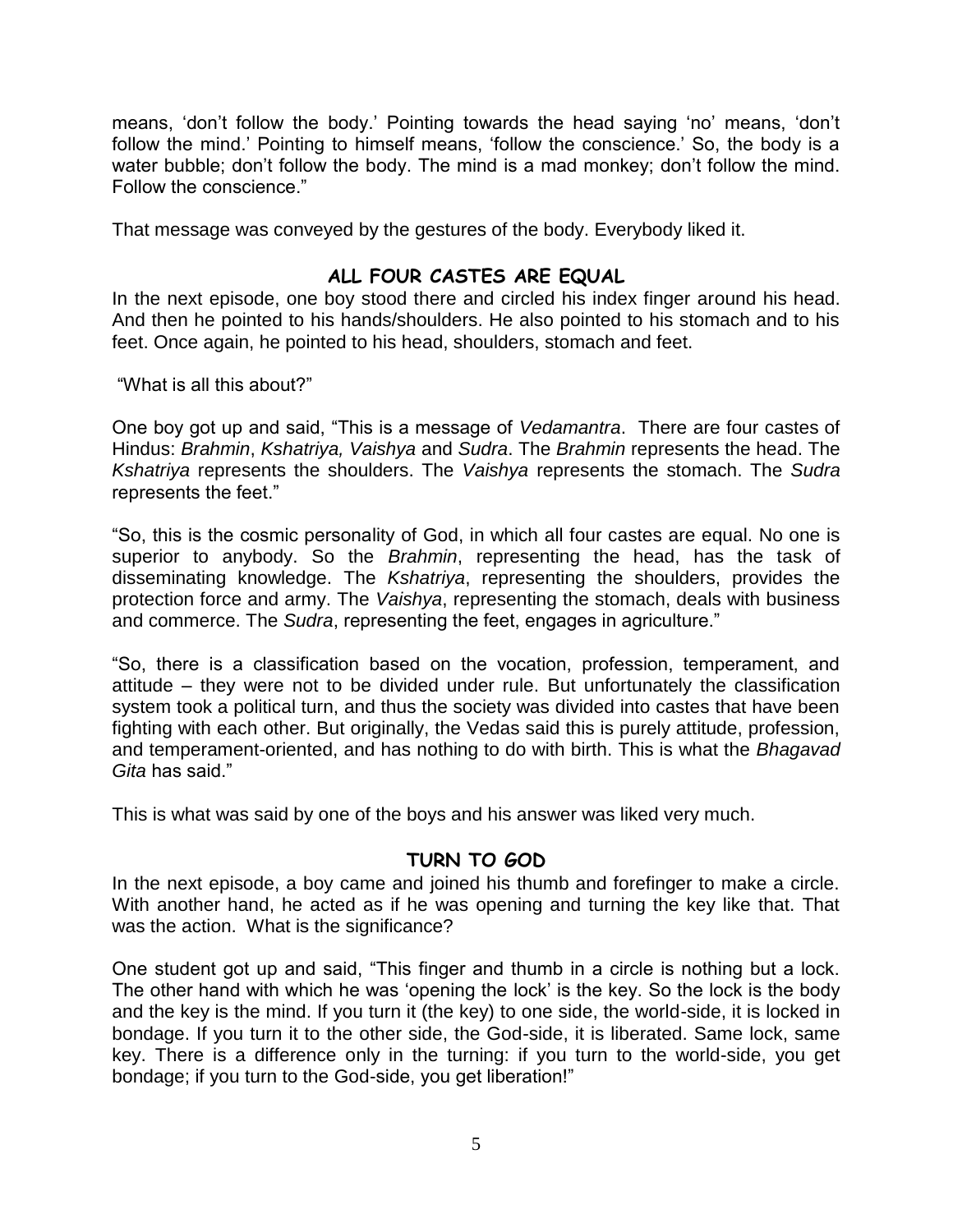#### **THE BODY IS TEMPORARY**

In the next episode, a boy, who was looking like a saint, was walking in the front. There was another boy, very lean, shivering, and very weak, who happened to touch the saint. This man (the saint) was very angry and said, "Get out of here!" The boy, who was shivering, immediately pointed to the body and the chest repeatedly. Immediately, the saint fell at the feet of the shivering fellow.

"What is the message of this?"

One student raised his hand and started giving the answer: "It is an episode from the life of Shankaracharya. Shankaracharya had a bath in the morning and he was proceeding on his way. One untouchable, a man of a lower caste, touched Shankaracharya, who then became very angry. "I had a bath and now you have touched me! You are untouchable! Why did you touch me?' "

"The untouchable started to speak, "Oh sage, whom have I touched? Why are you angry with me? I have touched only your body, after all. And you are not the body. Your body and my body are very much the same. That body and this body are temporary. They are soon to perish. They are soon to vanish one day. Why do you bother about this body? Have I touched your Self? If I touched your Self, the real Self in you, it is the same as the Self in me. So, what is the mistake?""

"Then Shankaracharya knew that Yamadharma Raja, the God of death, came to teach him a lesson in the form of an untouchable. Therefore, he fell at his feet."

## **FOLLOW THE MASTER, FACE THE DEVIL, FIGHT TILL THE END, FINISH THE GAME**

The final episode enacted was this: One boy was walking in front and another boy was following him. A third boy started acting as if he was fighting a demon. Another boy started acting like he was playing. Finally, the last boy sat relaxed and was laughing.

"What is the message?"

All raised their hands, but one boy was asked to give the answer. "One boy walking in front of another boy, following him faithfully, shows Bhagavan's message: 'Follow the Master.'"

"The second, the boy acting like he was fighting a demon, conveys the second message: 'Face the devil.' "

"The third, the boy playing like that, means: "Fight "till the end." "

"Finally, the boy sitting relaxed means: "Finish the game." So, follow the master, face the devil, fight "till the end, and finish the game. These four messages of Baba have been depicted by this enactment."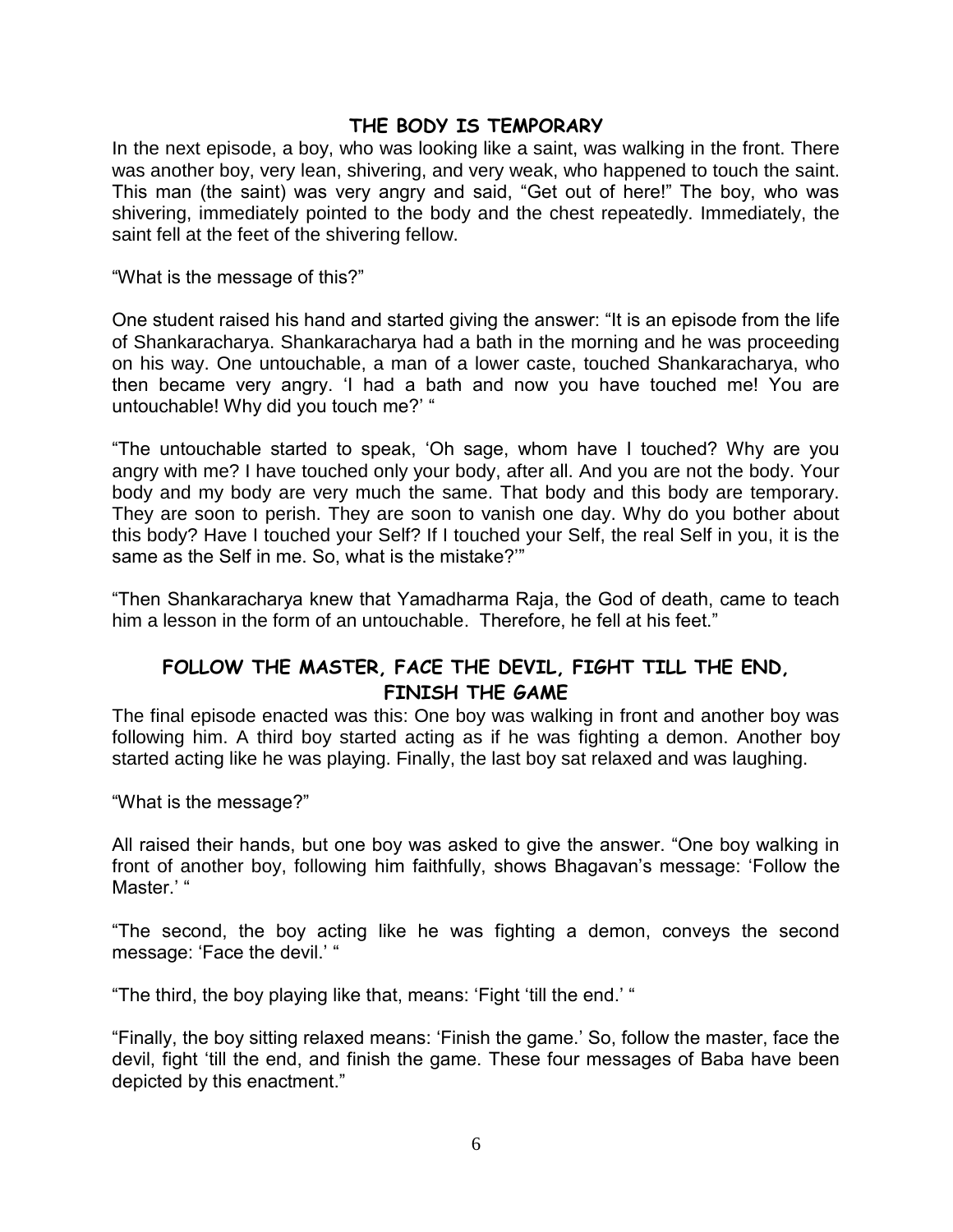This is the first time something like that has taken place and we were extremely happy to watch this. It is what we call dumb charades. Here they remain dumb, speechless. Only gestures and postures by which the audience should be able to make out the episode enacted. Everybody enjoyed including Bhagavan Sri Sathya Sai Baba.

#### **LORD SHIVA IS MISSING**

This next program took place on the  $1<sup>st</sup>$  of March 2004. It was more or less a literary program, full of songs and poems composed by Bhagavan. You should have seen how Swami was watching the student actors. Even God has got His own emotions and feelings! When the boys repeated all the poems He had composed fifty years ago in front of Him, naturally He is happy. God in human form must be happy! That day He was feeling happy, watching and listening to every word they were saying.

In the skit, the opening scene seemed to depict an open court. The students were without makeup and were wearing only white shirts and white pants. One boy sat on a chair. We understood that he was Indra, head of the gods. Another boy came up, who we understood to be Narada. He came to Indra and said, "Oh Lord, the whole heaven is panicking now, under confusion."

Indra asked Narada, "What"s wrong?"

"Swami, what should I tell you? Number one, all of Brahma"s lotus flowers have vanished. So Brahma is roaming about on the streets. He is very worried. And out of five elements, two elements are missing. There is no fire. There are no clouds. The rain God is missing and the fire God is missing. Everything seems to be in a state of panic. Oh Indra, what more can I tell you? Lord Shiva disappeared! What is to be done? Everything is in a state of confusion. Mount Meru, the mountain of gold and wealth, also disappeared, Swami! We are all confused. We don"t know what to do!"

Then Indra thought that he too might vanish someday. When Brahma had lost his lotus flowers, when the clouds were gone, when Shiva had disappeared, when the fire God was missing, when Meru Mountain was gone, then Indra may also go someday. What to do?

Then Narada said, "Oh Indra, don"t worry. Let us both go to Sri Mahavishnu and pray to Him to give us some solutions, the addresses of the people who are missing, and the lost and found articles."

So both of them went to Vishnu and prayed to Him. "Oh Lord, this is what has happened. Please tell us what to do."

"Look here, you said Shiva is missing. No, no. He has taken the form of Bhagavan Sri Sathya Sai Baba on Earth, in Puttaparthi. He changed His address, that's all. He is there in Puttaparthi, so don"t worry. You said that Brahma lost His lotus flowers. Tell that fellow not to worry because the lotus flowers chose to be the eyes of Bhagavan Sri Sathya Sai Baba. You say that Meru Mountain is missing. Don"t worry, Meru Mountain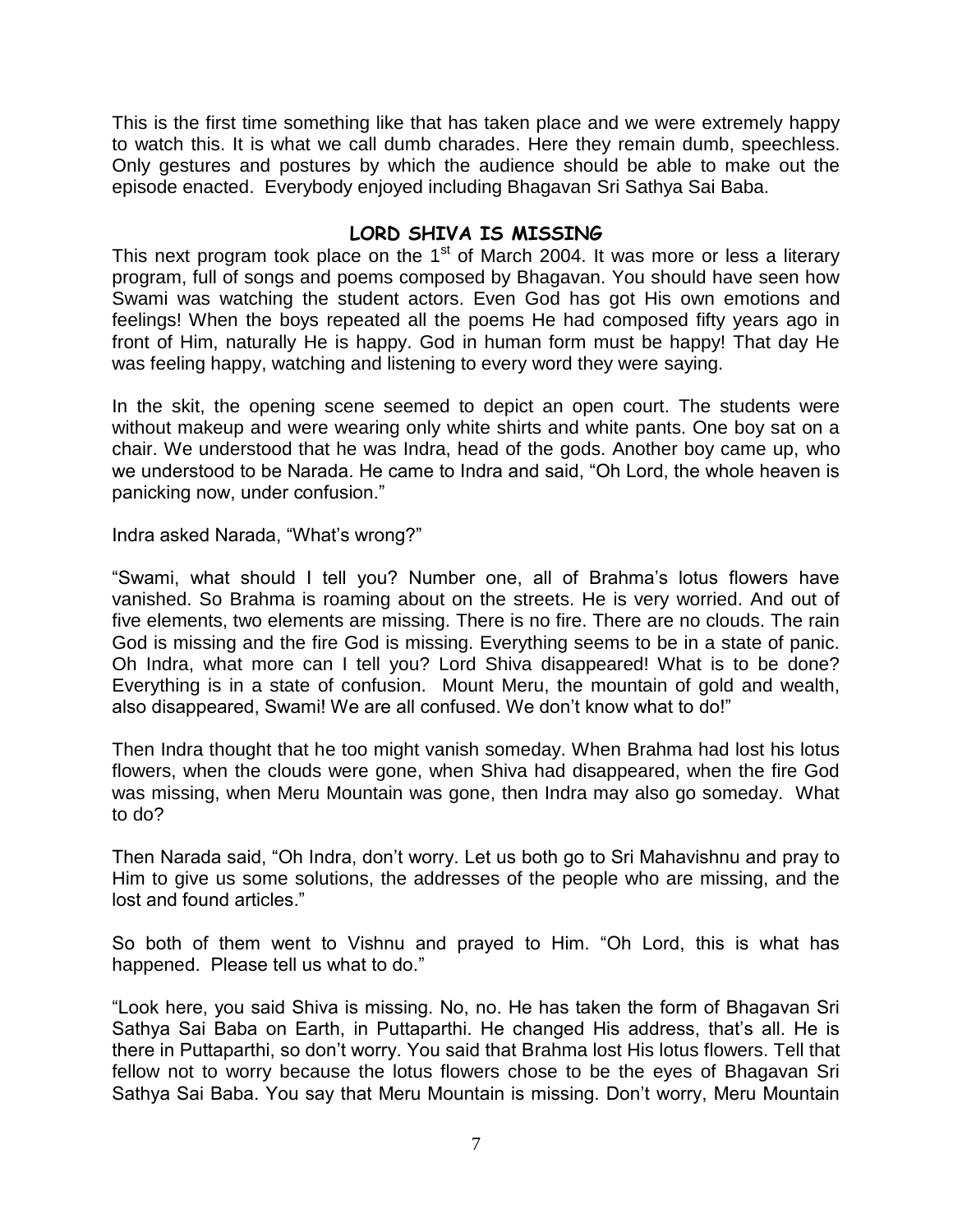chose to be very small in size and preferred to be a mole on the cheek of Sathya Sai Baba. Let him not worry. You say that the fire is missing. Don't worry. The fire lost all its burning capacity and preferred to be the red robe of Bhagavan. The fire is red in colour. The red robe of Bhagavan is the fire god; let him not worry about it. You are very worried about the missing clouds. Don't worry. The clouds represent the halo of hair on His head. Therefore, Lord Shiva is Bhagavan Sri Sathya Sai Baba. Lotus flowers are His eyes. Clouds are His hair. Fire is the dress that He puts on. Don"t worry. No one is missing. Everyone moved to the planet earth there in Puttaparthi."

Everybody liked it very much.

#### **KOMPA KAMPA GAMPA DUMPA**

This is about a program that took place on February 27<sup>th</sup>, 2004. In a court of *pundits*, there is a special activity in which they mention a few random words and the scholars try to make a poem out of the words. It is a literary gimmick. It speaks of the literary excellence of the scholars practicing in India today. So one scholar said, "Today is the assembly of great scholars. I give you these words. Anyone of you can compose a poem."

"Sir, tell us those words."

"The first word is *kompa,* which means "residence". The second word, *kampa,* means "thorny bushes". The third word, *gampa,* means a "basket". And the fourth word, *dumpa,* means a 'potato'. Can anyone make a poem out of these four words?"

One scholar got up and said, "Yes, I can make a poem out of these four words."

"Yes, what is it?"

"This body, which is full of dust and ailments, is *kompa*, residence. Housing what? It houses ailments and all sorts of complaints and dirtiness. Secondly, this body is *kampa*, full of thorny bushes that cannot cross the ocean of life. And this body is a *dumpa*. You know, if you cut a piece of an underground tuber and plant it again, it can grow. Similarly, the cycle of birth and death is repeated. Therefore, it is *dumpa*."

This poem was composed by Bhagavan fifty years ago. This boy said it and Swami clapped.

#### **THE FEET OF GOD**

Then another scholar said, quoting a poem from the *Bhagavatha*, "Oh pundit, you say that God is everywhere." This is a very famous poem, known to all Telugu-speaking people. "Oh scholar, you say that God is everywhere. Father, you are also rendering and quoting poems from the *Bhagavatha,* telling us that God is in the water, in the sky, and in the earth; that He is present in all elements and that He is present in the fathomless depths of the ocean. Why have you come here? When God is everywhere, why have you come here?"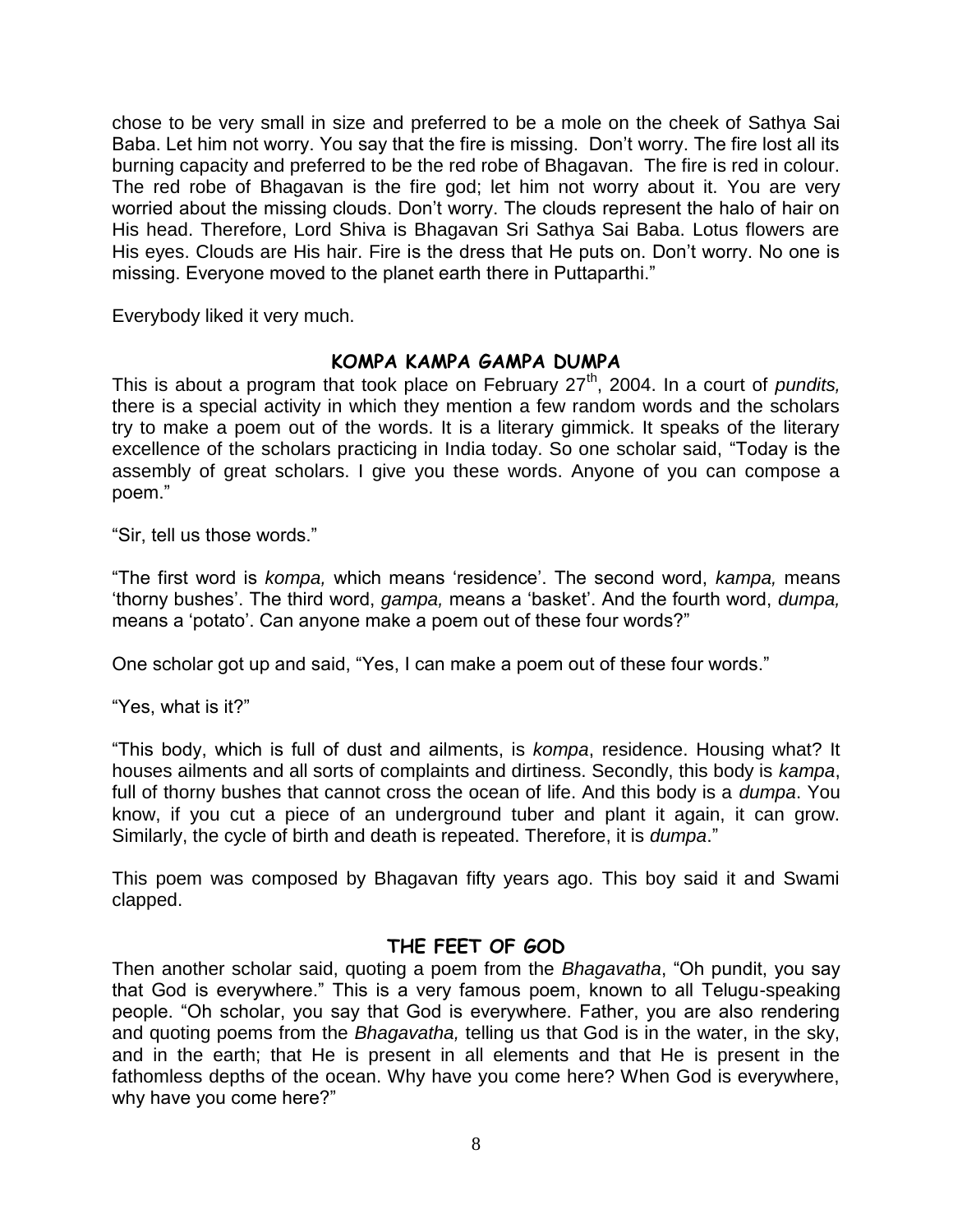Then the scholar answered, "I have come here to worship God in human form. I have come here to touch the Feet of God in human form. Why? It is because the Feet of God bring us awareness. The Feet of God will help us cross this ocean of life. The Feet of God are the Divinity, which operates within me. The Feet of God are the only refuge for the entire humanity. The Feet of God dispel the darkness of night. The Feet of God grant me wisdom. Therefore, I have come here." This was the answer given by the scholar. All this was rendered in poetic form.

#### **SWAMI IS THE VERY PERSONIFICATION OF TRUTH**

Then another man praised Baba: "Swami is the very personification of Truth. Swami is the very personification of the Divine melody, and the communicator of the Divine teachings to humanity. Bhagavan Baba"s Feet are to be worshipped by the entire humanity if humanity wants to be safe and secure." That is the meaning of the poem composed by one of the boys.

Another boy, playing the role of the scholar said, "Ah, what a poem it is!" This was also composed by Him.

#### **PRAISE GOD**

And then another boy quoted another poem, composed by Swami in praise of Himself.

"I praise that God, I adore that God, I worship that God, who is wearing ochre robes; who is compassionate and is the very manifestation of beauty; whose Feet are like lotus flowers; who showers the rain of *vibuthi*; who occupies the entire universe; whose hair is intertwined, whose hair is curly; who is totally detached; whose heart is full of kindness; who is the Divine sculptor, and who is the one of charity. I adore Thee, my Lord."

That is the poem composed by Swami that was repeated by one of the boys. The poem received thunderous applause from the audience that day.

#### **THERE ARE NO LIMITS TO SWAMI'S LOVE**

Another boy, in the role of another *pundit,* said, "Yes, yes. There are no limits to Swami"s Love. Swami is present everywhere. Would anyone tell us a poem indicating this?"

With great ardour, one boy got up and said, "You may be in the forest, you may in the sky, you may be in a city, you may in a village, you may be on the mountaintop or you may be in the deep sea, but Sai will never forget you." That is the assurance that Swami has given.

#### **IN PRAISE OF BHARAT**

Then another boy asked, "Does anyone here remember a poem written by Baba in praise of Bharat*,* India?"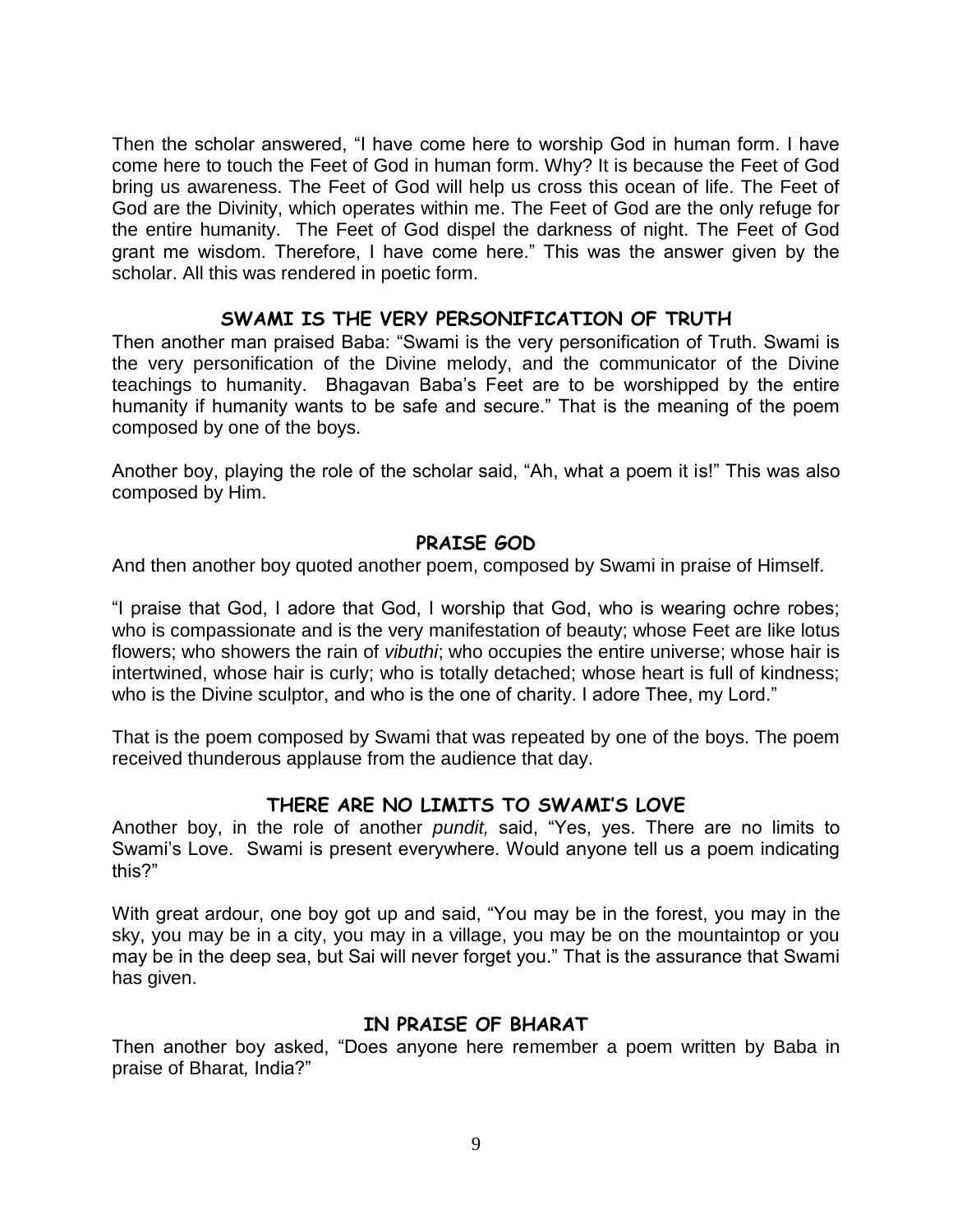Another boy said, "Yes, yes. This poem is still ringing in my ears. "This is a land that is reputed in all the continents of the world. This is a land that has freedom, having driven out the foreigners and foreign rule. This is a land of fine arts and literature. This is a land of science, music, and technology. Having being born in this land, it is the duty of the boys to uphold the pristine glory and prestige of the country." "

#### **RAMA AND KRISHNA**

Another boy said, "We hear that Swami may have taken the same oath, the same pledge, that Rama and Krishna did. Does anybody remember the poem Swami said with reference to Rama and Krishna?"

One boy said, "Yes. The same Krishna, the manifestation of bliss, is here in our midst to recognise His friends. The cowherd boys with whom He played as Krishna are born again, and they have been in His midst and recognised as His classmates. The same Sri Rama of that Age is here to find His subjects and associates today, His monkeys. Where are they? We are all the monkeys *(Laughter).* And the same goes for Vishnu. Has He come down here to pick up all of His weapons? What are His weapons or insignia? What are the signs and marks of Vishnu?"

"Vishnu blows a conch. The conch is nothing but sound. Vishnu has a wheel, the wheel of time. Vishnu has a mace, which represents power. Vishnu has a flower, which represents the human heart. So, He has come to pick up these things."

"Who is the perfect player? He stands in the midst of all the living beings. Enjoying the Divine play, we the scholars, let us be participants in the Divine play. Describe and extol and delight within ourselves, watching the Divine Cosmic play." That is what he said.

#### **DEVOTION, FLUTE, AND LOVE**

And then another boy said, "There is some relation between devotion and the flute (the *murali)* and Love. There is some relationship between Love, devotion and the flute. Would anybody like to comment on this?"

One student got up and said, "Yes. The *murali* (flute) is hollow. The flute has nine holes. When the flute is empty, the flute adorns the lips of the Lord. Every human being must be so hollow, without any pride or ego, so that he may become a flute on the lips of God, into which He will blow His breath, so that everybody can hear the Divine melody."

"And lastly, Love is an expression of devotion. Love for God is devotion. This has got nothing to do with education, scholarship, position, or status. In the time of Krishna Avatar, they (*gopis* and *gopalas,* Krishna"s cowherd friends) were all illiterate, but they had intense Love for God."

#### **EDUCATION IS AN OBSTACLE TO REALISATION**

Then immediately another boy got up, "Yes, yes. How true that is! Education is an obstacle to realisation. Educated people fight among themselves. Educated people argue among themselves. Educated people want to know God through their intellect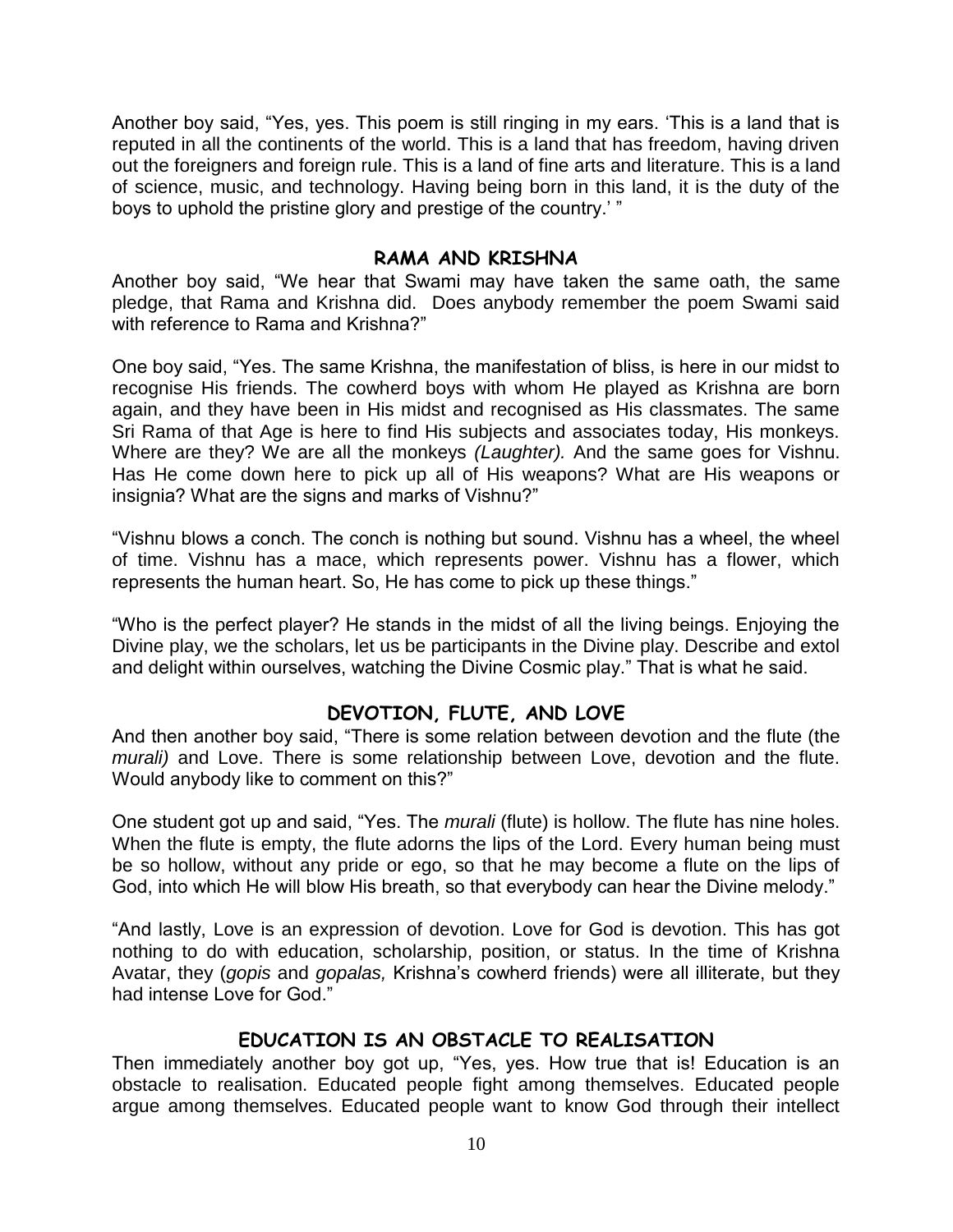and logic. Intellect and logic will never help you to know God. Arguments will land you nowhere. An educated man knows everything except his own Self. An educated man is not able to give up his "me"-ness. He has no total knowledge or awareness. Therefore, education has nothing to do with devotion and awareness."

Then another boy said, "So what shall we do now?"

*(This was an enactment by the boys, in which everyone played the role of a scholar, quoting from Swami's literature.)*

Another boy said, "We don"t need to do anything now. We only need to do one thing." *(This was also said in the form of poem composed by Baba.)*

"What is it?"

"Oh God, that heart which You have gifted me, I shall surrender to You. I shall offer it back to You. This heart is not my property. The Love in my heart is not my property. It is You who has gifted it to me. So I offer it to You once again. What else do I have in this world worthy enough to offer to You?"

With that, the program ended. All the scholars clapped for the wonderful offering that one has to make to God. The best offering is one"s own human heart, filled with pure Love. That was the conclusion that day.

## **IT IS A GOD-GIVEN OPPORTUNITY**

This is about a program that took place on the  $6<sup>th</sup>$  of March 2004. I had just started writing articles for *Sanathana Sarathi*. This is all recorded in black and white. It is not my imagination or concoction. I take notes there, and then write the article. So this group *(who is hearing this talk)* is really fortunate, for they can know what is happening before the publication of these articles.

Let me tell you, we are really fortunate in the sense that we have all this information beforehand. The Telugu readers and others may get this information over the next four to six months, because *Sanathana Sarathi* will not print more than three pages at a time.

Those who are not here, or those who speak languages other than Telugu, will not know about this at all, because who will do this for them? I write in Telugu, as you know. So this group is really fortunate that they know what is happening beforehand. It is like a preview of films shown to the journalists ahead of time so that they can make their comments! So you are all the "journalists" with whom these things are shared. It is my pleasure after all. It is a God-given opportunity, though nothing personal here.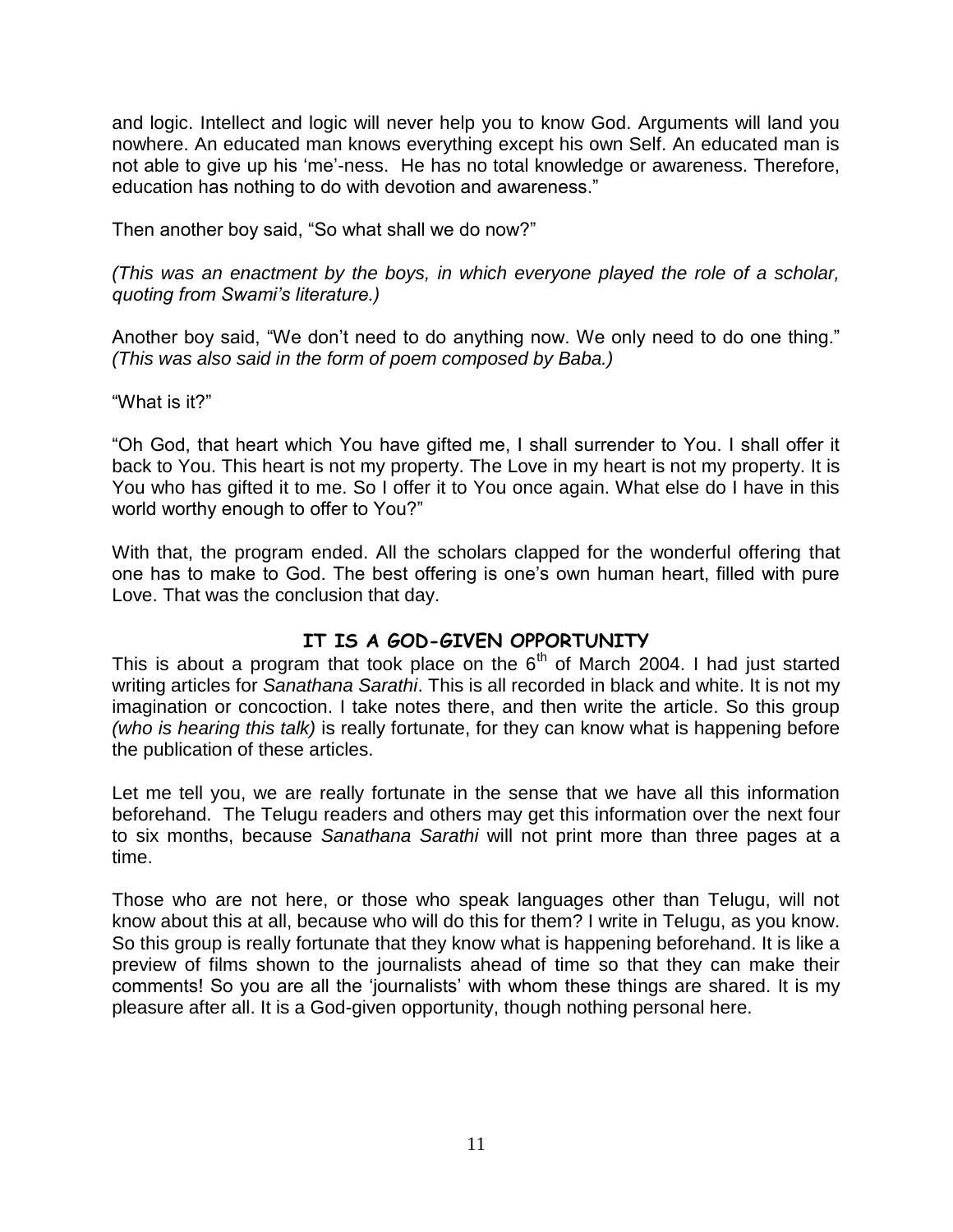#### **THE COLOUR OF LOVE**

Now the program on that day was a competition among the colours, each colour saying, "I am superior to any other colour." Four boys representing different colours started arguing among themselves. Swami laughed and laughed!

The first fellow, representing the blue colour, said, "I am the blue colour. You fellows know that blue is the best colour."

All the others shouted, "Why!?"

"Krishna is blue colour. Ramachandra has a blue complexion. The sky is blue. The sea is blue. Therefore, blue is the best!"

And then another boy, representing the colour red, said, "Stop! Nonsense! Blue colour? No! Red is the best of all."

The other boys asked, "Why?"

"Rama may be blue in complexion. Krishna may be blue in complexion. But the robe that Baba wears is red in colour, so therefore I am best. Not only that, fire is red in colour. A rose is red in colour. So red is topmost. Without red, there cannot be any creation at all. Understand? I am topmost!"

The third fellow said, "I am the colour black. I command all of you to shut your mouth! *(Laughter)* You are all speaking nonsense. One of you says that Rama and Krishna are blue and that the sky is blue. And the next one says that the robe of Baba is red in colour and that fire is red. Stop this! Black is topmost. Black is the best. Do you know why? The hair of Baba is black in colour. The mole on his cheek is black in colour. Don"t you fellows have any common sense? The teacher who teaches you in the classroom writes on a blackboard. Without the blackboard, what is it you learn? The hair of Baba is black. So what more do you want? Therefore, black is the topmost!"

And then another boy said, "I"m just beginning to understand how foolish you are! How ignorant you are! But there must be some limit to your talking. Please stop it! I am the colour white. I am topmost. White is always bright. White stands for purity. That"s why Swami insisted that everyone should wear white clothes. Don"t you know that? Jasmine flowers are white. The sun is white. Sunlight is white. Moonlight is bright and white. White is the best colour, you understand?"

And then all the four fellows came – blue, red, black and white -- the four representatives. One said, "All right, there is no use fighting among ourselves. Oh boys who are in front of us, one of you get up and give your judgement. We"ll follow your verdict because you"re neutral. We have identified ourselves with each of the colours. Since you are detached, you can give your verdict."

One boy got up slowly and he started speaking like this: "Swami may be wearing a red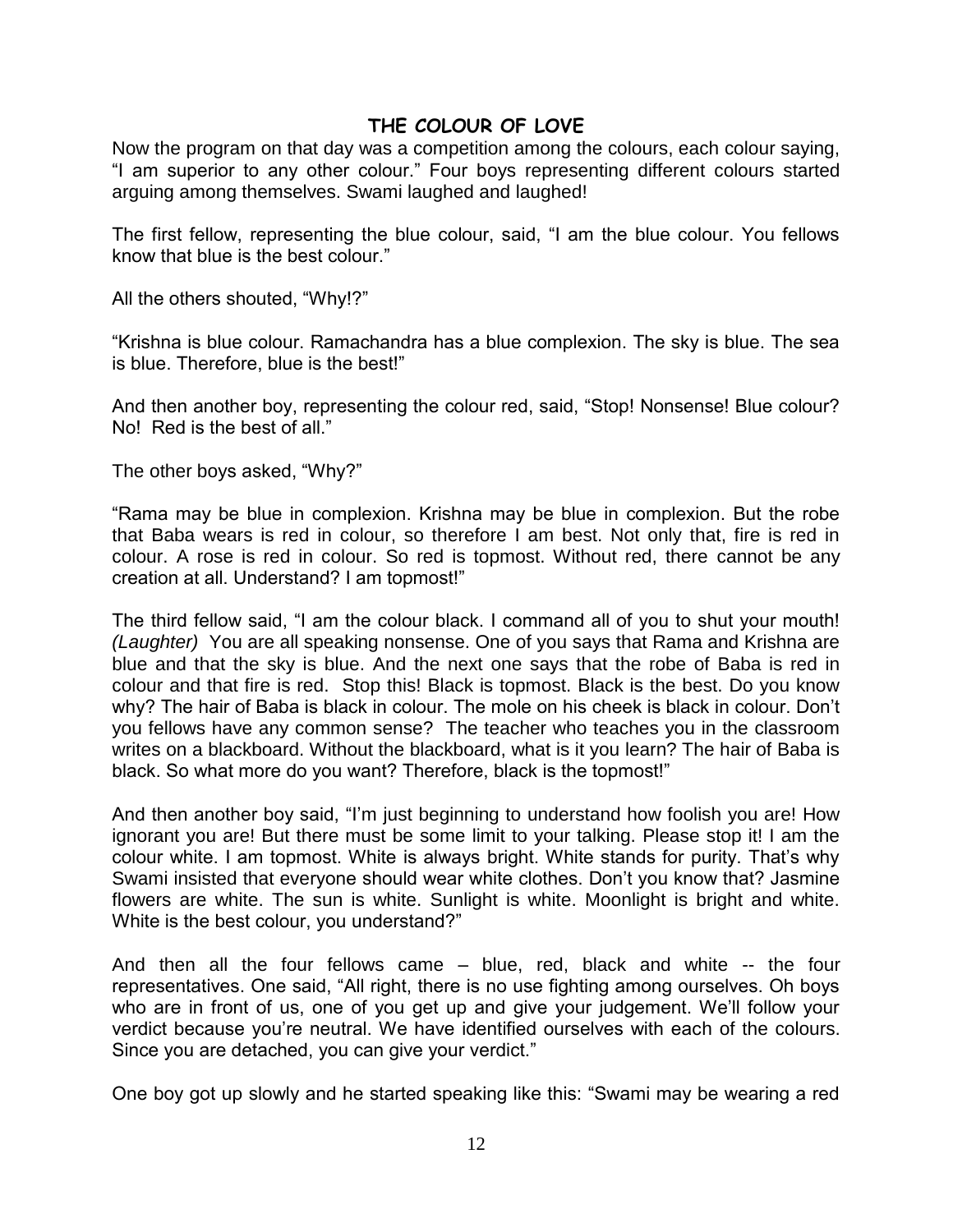robe. He may be blue in complexion. He may have black hair and a black mole. He may even ask us to wear white clothes. But all the colours are the same to Him. Because there is black on the top, blue on the skin, black on the cheek, and there is a red robe, all colours are in Him. He is in all the colours. There is nothing like one colour being superior to another colour. There is only one colour that Baba stands for. What is that colour? The colour of Love! Love is the colour that is topmost and superior. There is no other colour higher than that!"

#### **SWAMI'S CHILDHOOD DAYS**

The students of the Higher Secondary School presented a program on the 5<sup>th</sup> of March 2004. This was really a novel idea, and all of us like novel ideas -- most of all, Bhagavan! We could tell from His keenness and how He was watching. When you do any program, please keep Swami in mind. If He smiles, go ahead. If He is serious, be serious in your acting. Understand if you have not been able to make it impressive. You should watch Him constantly.

So this is a particular performance that Swami liked very much. Why? The concept itself is great. This is an episode relating to Swami"s childhood days. Bhagavan had a few teachers. Swami studied in three places for your information: Uravakonda, Kamalapuram and Bukkapatnam. The names of a few of His teachers are very well remembered and Swami repeatedly refers to them – Mehboob Khan, Kondappa, Subbannachari, Thammiraju, and Manchiraju. These are the teachers about whom Swami always speaks very highly.

The boys conceived this idea. In the play, all these teachers who are in heaven now came down to earth in order to search for Sathya Sai Baba. They had lived here about seventy years ago, when Swami was five or six years old. That Puttaparthi was quite different from the Puttaparthi of today. So all the four teachers descend from heaven but have lost their way. They don't know where to go.

The first teacher to come was Mehboob Khan. Mehboob Khan had a very close, intimate relationship with Swami and used to call Him aside and give Him some *pakoras*, a south Indian dish. "Come on, eat it. It is specially prepared for you."

And Swami said, "Please don"t serve me like that. There are other classmates also. They will feel badly if I eat like this. Sir, don"t do that."

It seems one teacher asked Baba to stand up on a bench (for punishment.) "Get up! Stand up on the bench!" Swami was standing on the bench as per the command of the teacher. And when the teacher finished teaching and was about to get up, he could not get up because he got fixed to the chair.

And then Mehboob Khan came there and said, "Oh sir, I know your problem. You ask Sathya to sit down first and then you will be released from the chair." So this is an episode connected with the teacher Mehboob Khan, who loved Baba and knew of His Divinity from the beginning.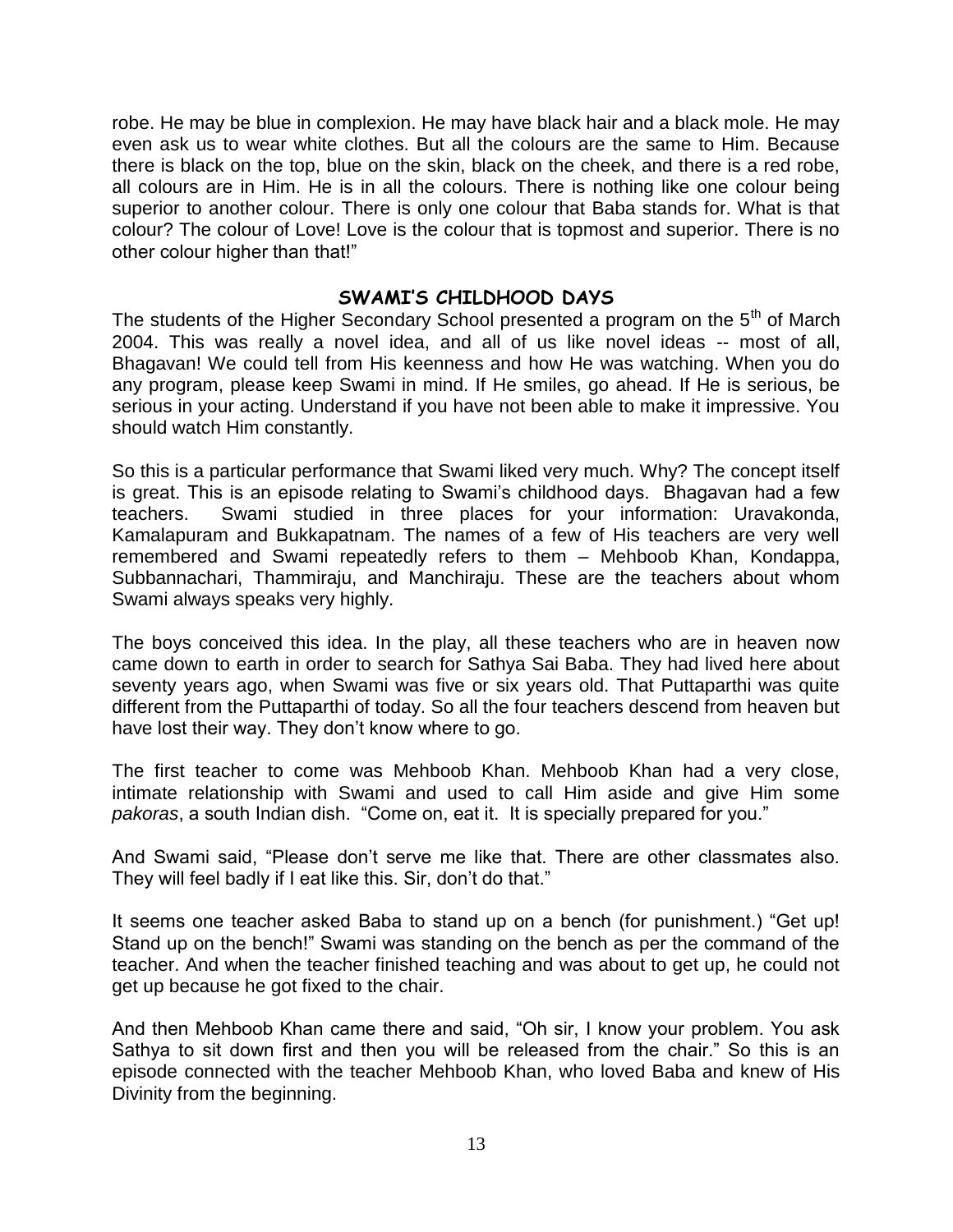So Mehboob Khan came down from heaven and shouted, "Sathya, Sathya! Where are You? Somebody said that You are here in this place." And then he started asking the boys, "Oh little boys, have you seen Sathya here? Oh colleague Kondappa, you are also here! Very good! I find you searching for someone."

Kondappa, the other teacher of Sai Baba said, "Oh Mehboob, you are here. Good! I also came here searching for Sathya."

"Oh, both of us are from heaven. Very good. Where is Sathya?"

Kondappa, the other teacher, said, "Mehboob Khan, do you know why I left heaven? It is boring, *(Laughter)* tiresome, disgusting. I"m not interested any longer. Therefore, I chose to come down here in search of Sathya. Let us both search for Him."

And then at that moment, another teacher, Manchiraju, said, "What wonderful days we had in those times with Sathya! So I have excused myself and have taken permission from Indra to come back to earth to spend some time with Sathya. Where is He?"

Then Kondappa said, "Look here, Manchiraju. Look here, Mehboob Khan. Don"t you remember in those days how Sathya used to do prayer every day in our school? He used to sing that song. Don"t you remember how nicely He used to do it? I recall those days. They were really great. Let us spend some time with Sathya. Where is He?"

Now the boys started singing *Aharathvapajripa* - a song written by Baba, which He sang every day as part of the school prayers. Everybody joined in singing that song. Swami was literally touched. I saw His eyes get wet because He had gone back seventy years. And to hear the song He had composed being sung by the boys -- you can imagine how nice and sweet it must have been!

And then, Subbannachari, another teacher came and said, "Oh Manchiraju, Kondappa, Mehboob Khan, I find all of you here. What are you doing here, my boys?"

And then all the three replied, "We are searching for Sathya. We want to meet Him again, so we left heaven and are finding out where He is."

"Oh, I see. Yes. Did I not tell you? Did I not tell you long back that Sathya is not an ordinary boy? That He is a Divine child? That He will be known as God on earth some day? Did I not tell you? You did not believe me. Today you are missing Him so you have come back. All right, it doesn't matter -- better late than never. Let us be in search of Him. Let us find Him."

And then Thammiraju also happened to be there. "Alright, when all the fellows are here, why don"t I come down too? Therefore I, too, chose to come here. Let us all search for Sathya together."